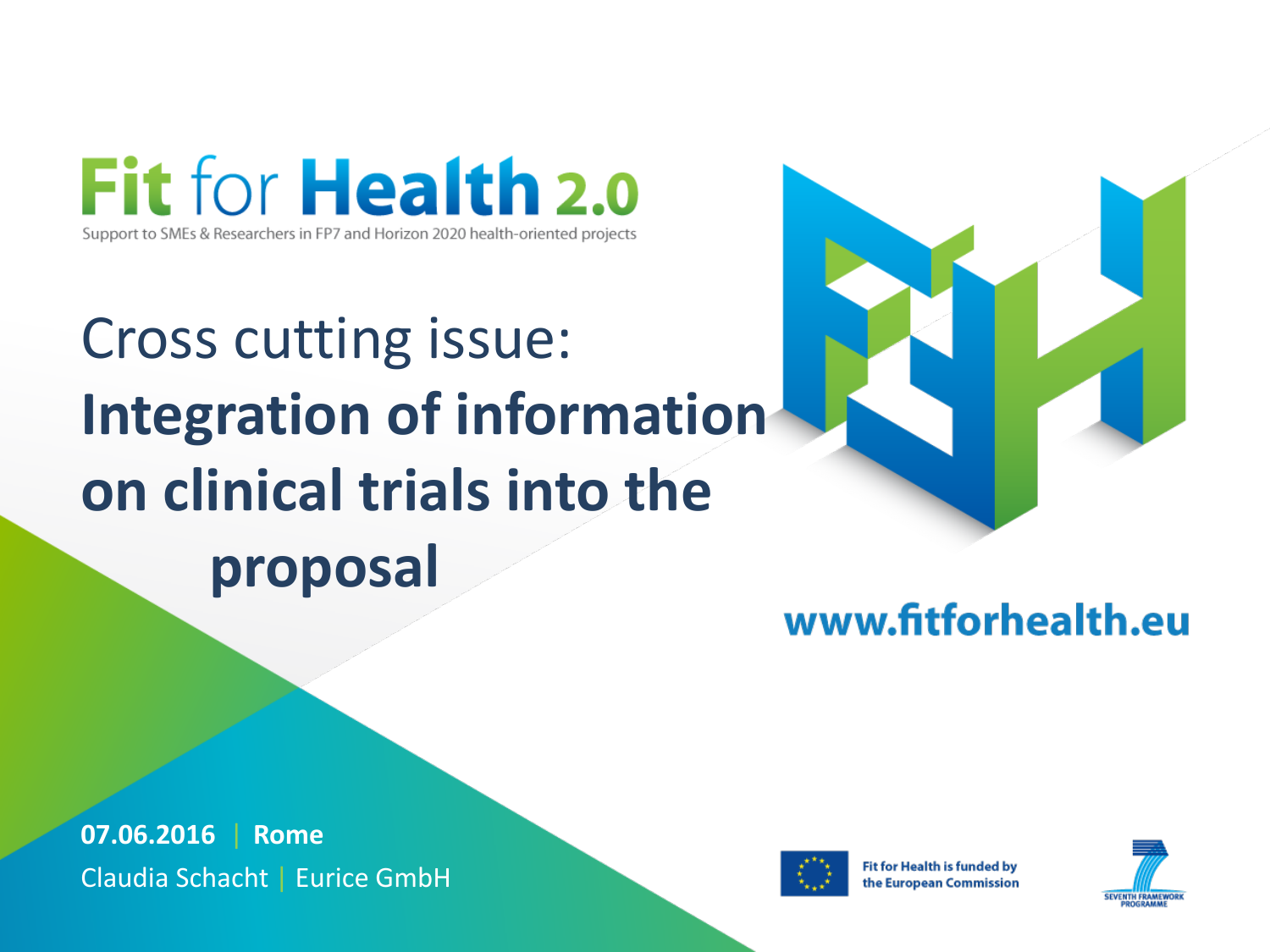

### What is a 'clinical trial' in H2020?

Or more specifically: What needs to be described as a , clinical study' in the proposal?

- *A 'clinical study' as defined for the purpose [of this template] is any clinical research involving a substantial amount of work related to the observation of, data collection from, or diagnostic or therapeutic intervention on multiple or individual patients. It includes but is not limited to clinical trials in the sense of the EU Clinical Trials Directive (2001/20/EC).*
- A clinical study can be the core of a project, or part of a project
- …included in a project designed in response to a topic that specifically asks for a clinical study, or not
- i.e. highly relevant issue for many proposals to be submitted under SC1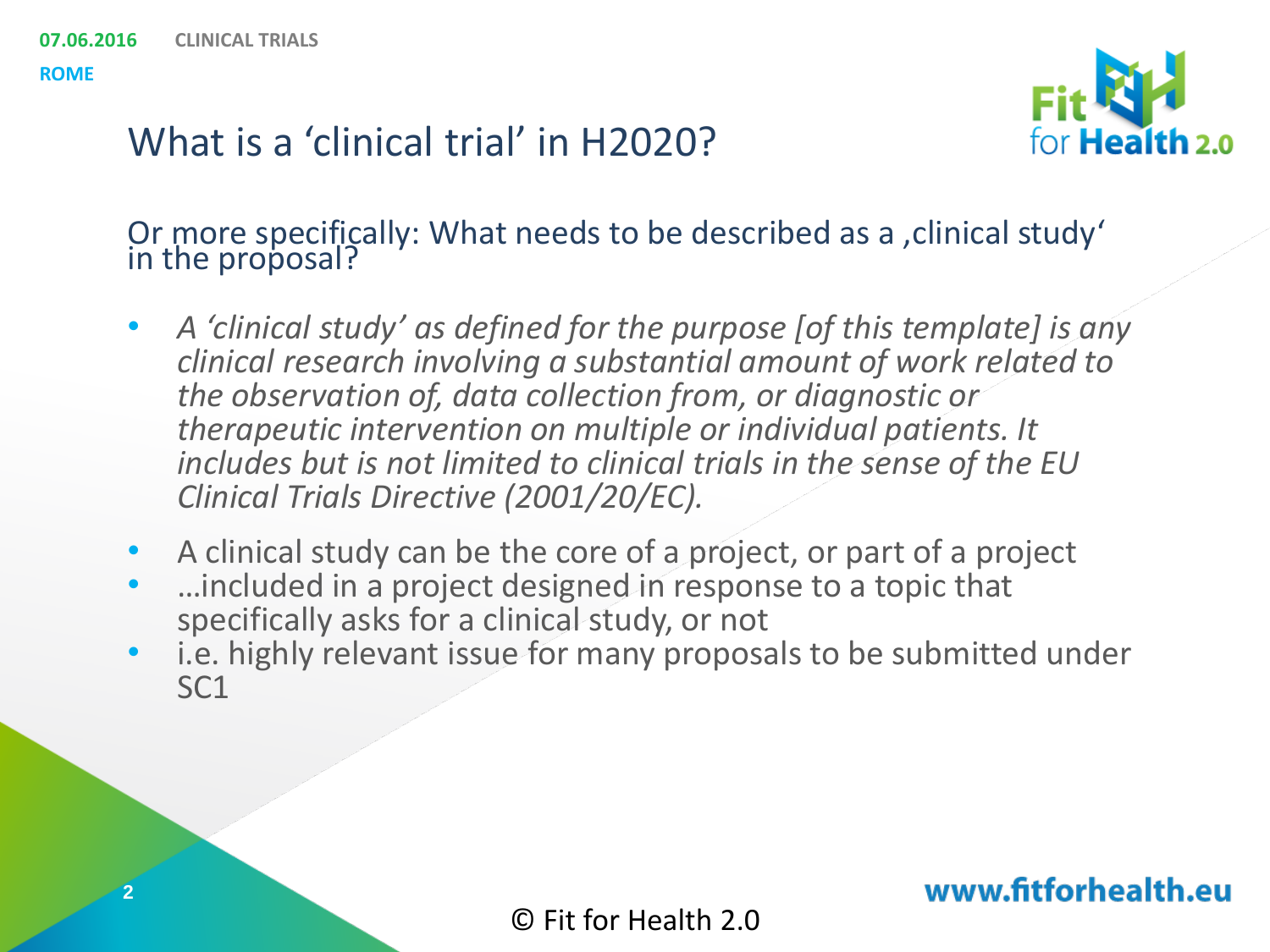

### Description of the trial

#### **Where in the proposal do I describe my study, and what's the appropriate amount of detail?**

- Proposal body... in any case
	- in condensed format, summarizing the essence
	- as part of the overall description of the planned work
	- in parts in the WP description,
	- And throughout wherever suitable
	- with cross references to the study template / Annex
- "Template for essential information to be provided for proposals including clinical trials"… where mandatory (currently: for all clinical studies included in a single-stage- or stage-2 proposal submitted to topics PM-01, PM-02, PM-06, PM-07, PM-08, PM-09, PM-10, PM-11 and HCO-07)
	- in standardized format, in great detail, one description per study
	- Always download latest new clinical trial template!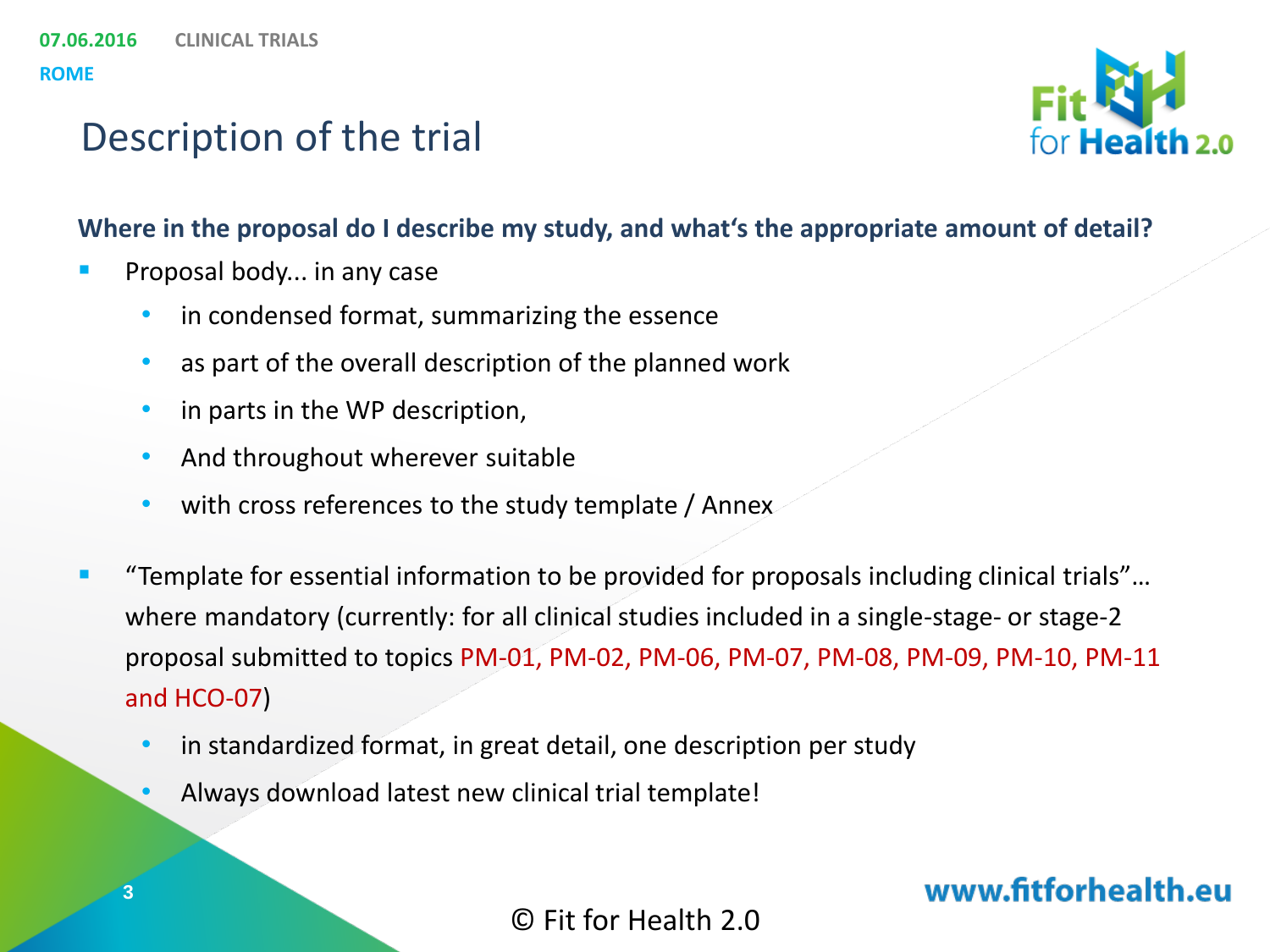# Template Structure – Research and Innovation Action

- 1. Excellence
	- 1.1 Objectives
	- 1.2 Relation to the work programme
	- 1.3 Concept and methodology
	- 1.4 Ambition
- 2. Impact
	- 2.1 Expected impacts
	- 2.2 Measures to maximise impact Dissemination and exploitation of results Communication activities

### 3. Implementation

- 3.1 Work plan Work packages, deliverables
- 3.2 Management structure, milestones and procedures
- 3.3 Consortium as a whole
- 3.4 Resources to be committed
- 4. Members of the consortium
	- 4.1. Participants (applicants)
	- 4.2. Third parties involved in the project (including use of third party resources)
- 5. Ethics and Security
	- 5.1 Ethics
	- 5.2 Security



**Page** 

**limit**

### www.fitforhealth.eu

### © Fit for Health 2.0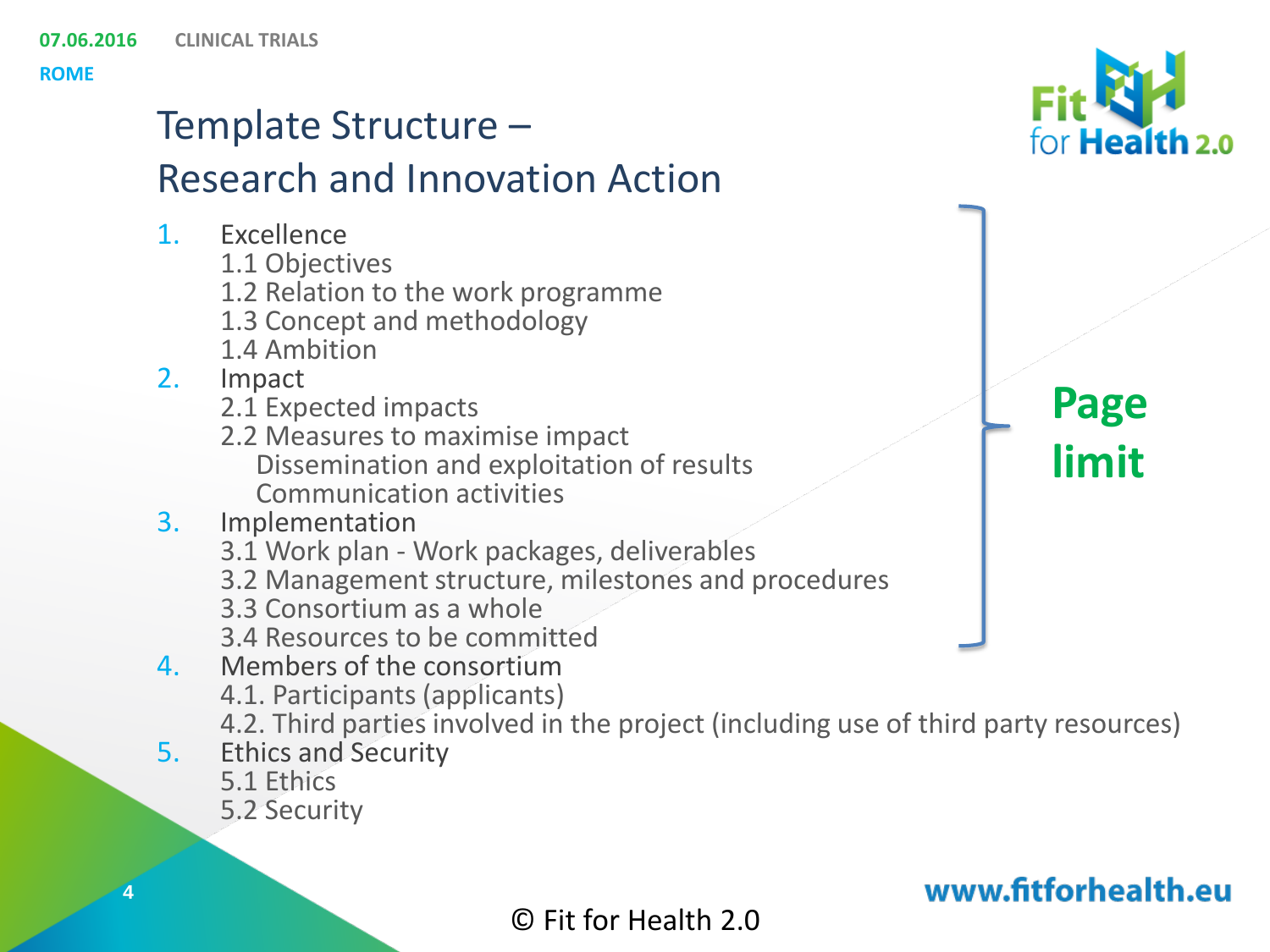# Template Structure – Research and Innovation Action

- 1. Excellence
	- 1.1 Objectives
	- 1.2 Relation to the work programme
	- 1.3 Concept and methodology
	- 1.4 Ambition
- 2. Impact
	- 2.1 Expected impacts
	- 2.2 Measures to maximise impact Dissemination and exploitation of results Communication activities
- 3. Implementation
	- 3.1 Work plan Work packages, deliverables
	- 3.2 Management structure, milestones and procedures
	- 3.3 Consortium as a whole
	- 3.4 Resources to be committed
- 4. Members of the consortium
	- 4.1. Participants (applicants)
	- 4.2. Third parties involved in the project (including use of third party resources)
- 5. Ethics and Security
	- 5.1 Ethics
	- 5.2 Security

**Page** 

for Health<sub>2.0</sub>

**limit**

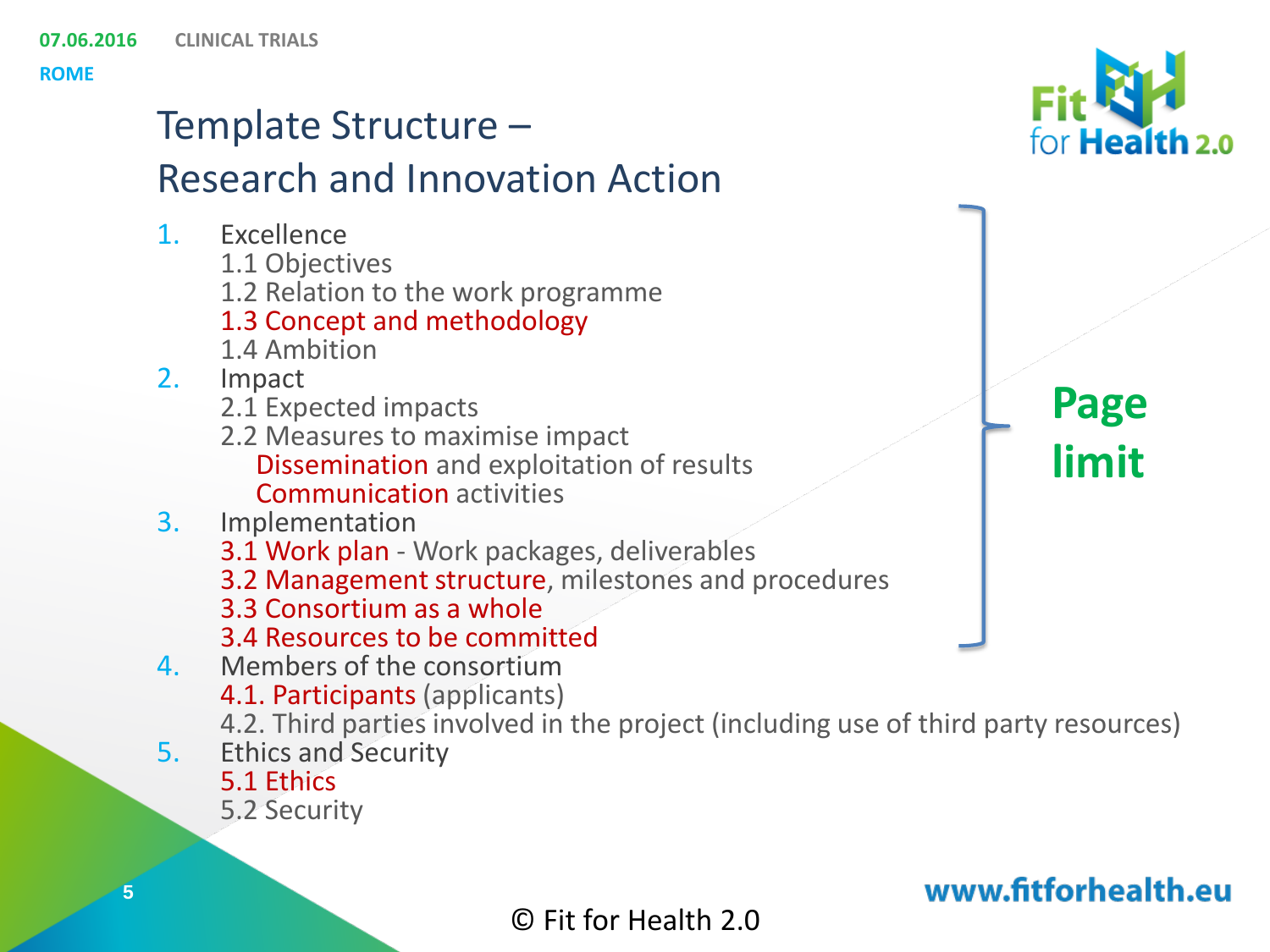### Template Structure – Research and Innovation Action

- 1. Excellence
	- 1.1 Objectives
	- 1.2 Relation to the work programme
	- 1.3 Concept and methodology
	- 1.4 Ambition
- 2. Impact
	- 2.1 Expected impacts
	- 2.2 Measures to maximise impact Dissemination and exploitation of results Communication activities
- 3. Implementation
	- 3.1 Work plan Work packages, deliverables **mandatory extra Ds!**
	- 3.2 Management structure, milestones and procedures
	- 3.3 Consortium as a whole
	- 3.4 Resources to be committed
- 4. Members of the consortium
	- 4.1. Participants (applicants)
	- 4.2. Third parties involved in the project (including use of third party resources)
- 5. Ethics and Security
	- 5.1 Ethics
	- 5.2 Security



for Health<sub>2.0</sub>

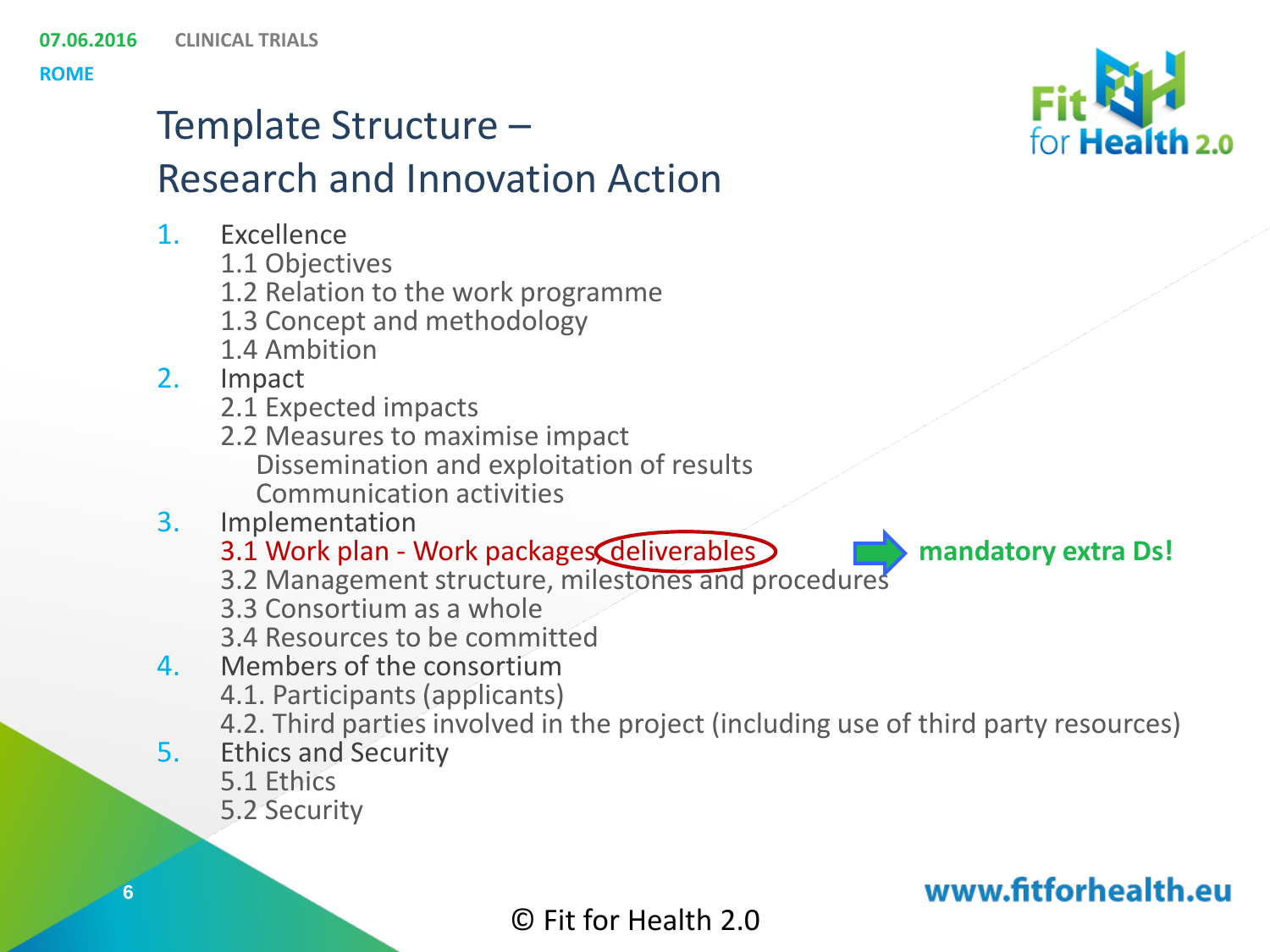**7**



### Mandatory deliverables for H2020 clinical trials

- 1) 'First study subject approvals package', a. Final version of the study protocol
	- b. Registration number of clinical study
	- c. Regulatory and/or ethics approvals
- 2) 'All approvals package', all further approvals
- 3) 'Midterm recruitment report'
- 4) 'Report on status of posting results' in the study registry(s)

© Fit for Health 2.0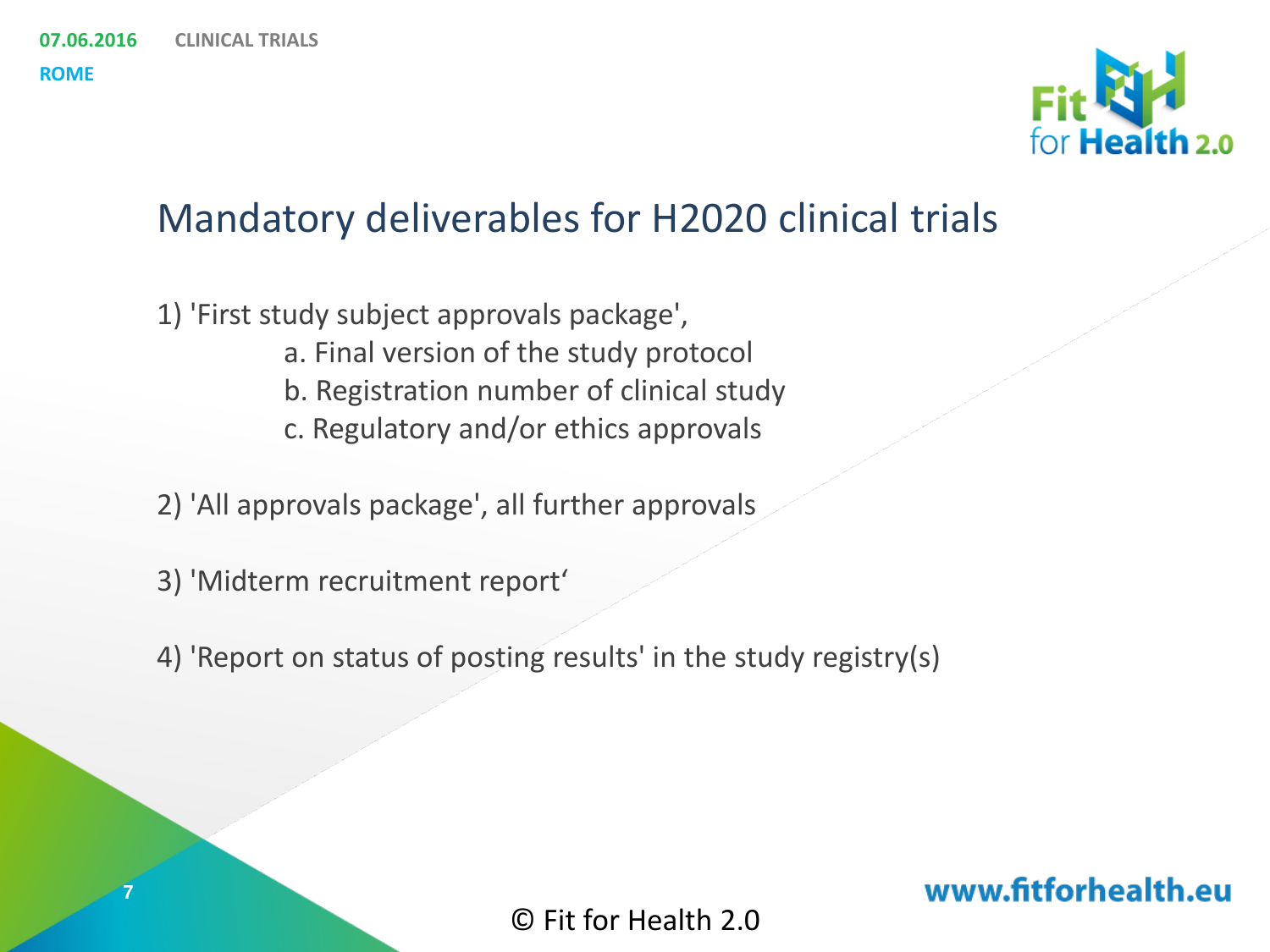

### "Essential information"-template

Essential information – based on a generic CSP (Clinical Study Protocol)

When information is currently not available (e.g. a clinical study is planned for a later stage of the project and will be based on data of previous studies) the source of required data should be provided and / or the selection of the applied methodology should be described.

Each section must be shortly and concisely described. In case one or more issues do not apply to a particular study, please briefly explain/justify.

© Fit for Health 2.0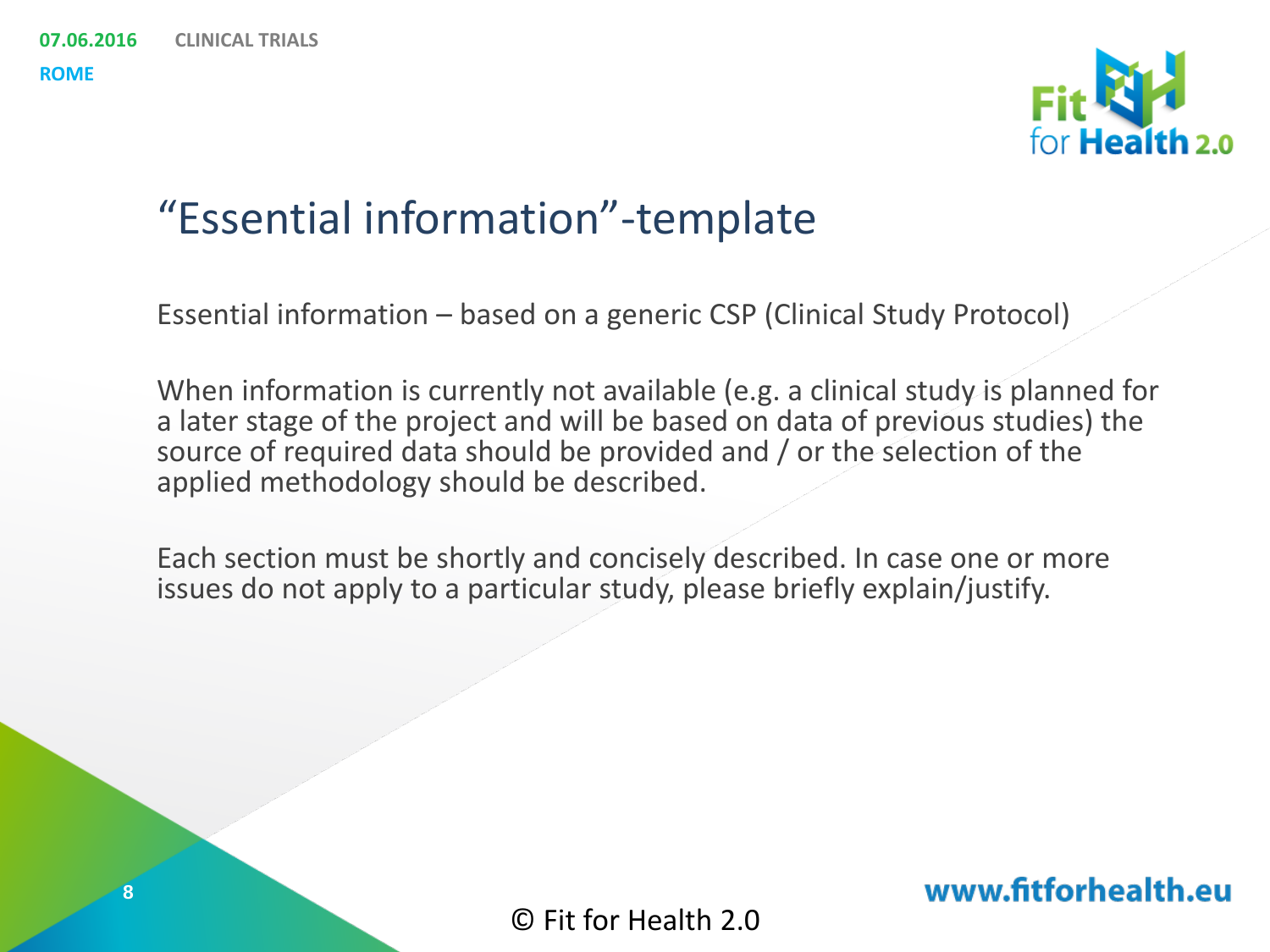

# "Essential information"-template

#### **Clinical study No.1**

**1.1 Identifier** 

**CLINICAL TRIALS**

- 1.2 Study design and endpoints
- <sup>1</sup> 1.3 Scientific advice / protocol assistance / communication with regulatory / competent authorities / ethics committees
- **1.4 Subjects/population(s)**
- **1.5 Statistic analysis planning and power calculation**
- **1.6 Cumulative safety information**
- **1.7 Conduct**
- **1.8 Orphan designation**
- **1.9** 'Unit costs per patient' for clinical trials / studies / investigations

#### *If no beneficiary intends to use unit costs, the unit costs section does not need to be completed!*

#### **Clinical study No.2**

**2.1 Identifier** 

…

**9**

© Fit for Health 2.0

www.fitforhealth.eu

**07.06.2016**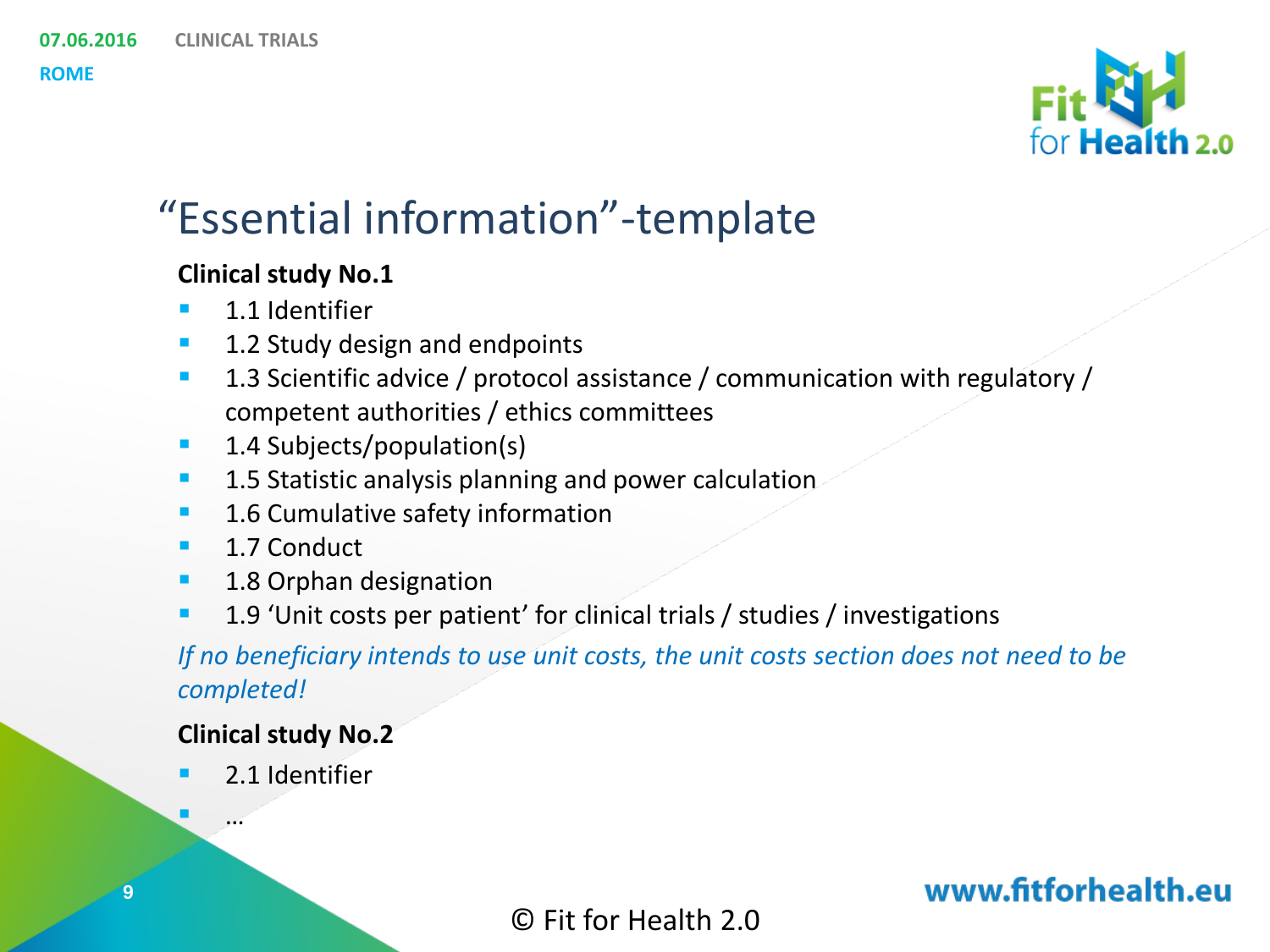### "Essential information"-template

### **1. CLINICAL STUDY No. 1**

**1.1 Identifier** *Title, short title or unique identifier.*

**1.2 Study design and endpoints** *1.2.1 Study design Concise description of the selected study design.*

*1.2.2 Primary and secondary endpoint(s) Description of the primary and secondary objectives (and how these objectives will be measured as endpoints/outcome measures).*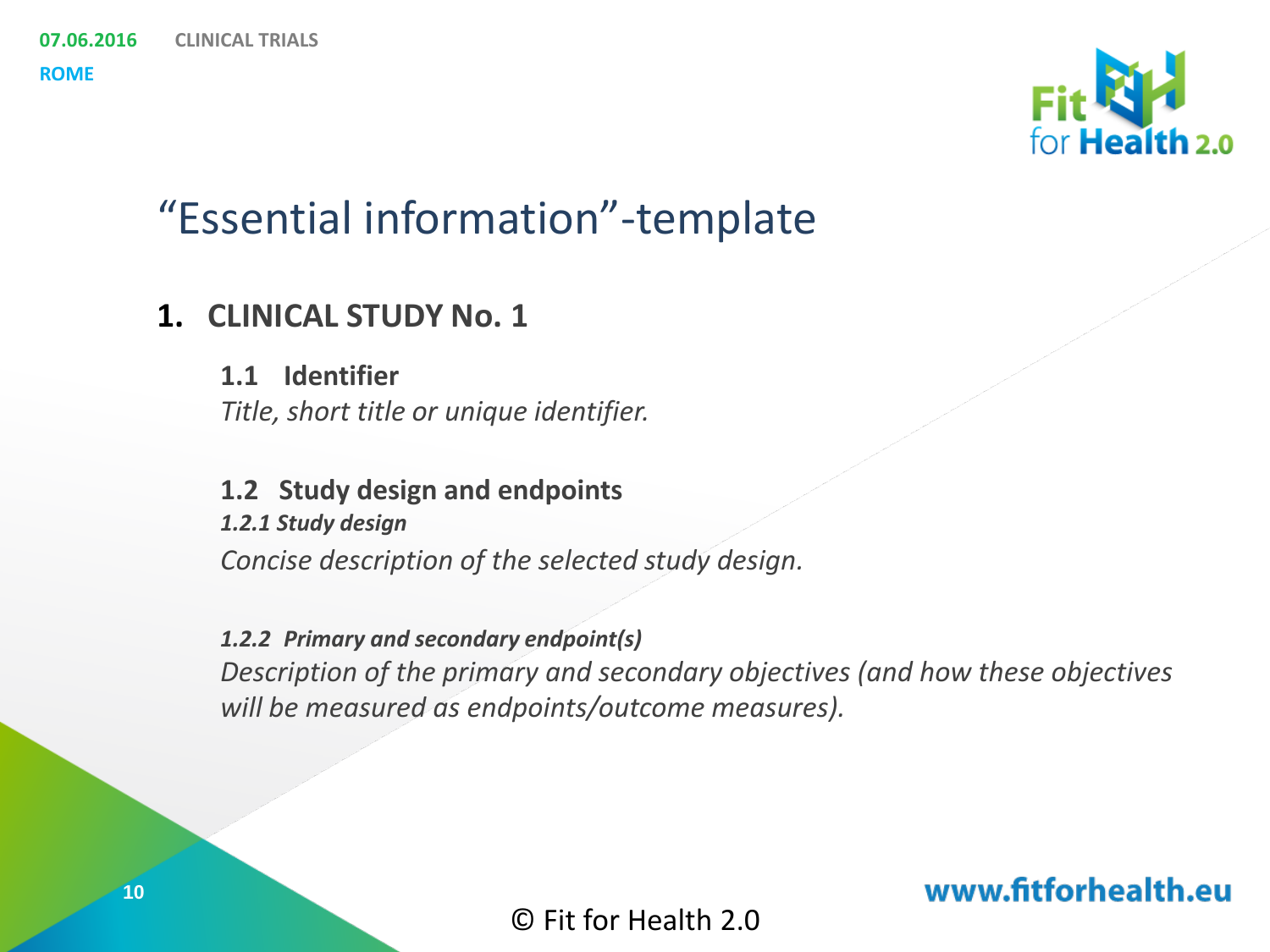### "Essential information"-template

#### *1.2.3 Relevant guidance documents*

*References to guidance documents considered to be relevant for the study: e.g. guidelines from scientific societies (e.g. addressing standard-of-care) or regulatory bodies (e.g. from the European Medicines AgencyEMA) and HTA agencies. For example, for studies addressing development and optimisation of drug therapies, disease specific, general 'clinical pharmacology and pharmacokinetics' or methodological EMA 'Scientific guidelines' might have an impact on the later scientific/regulatory value and applicability of results.* 



© Fit for Health 2.0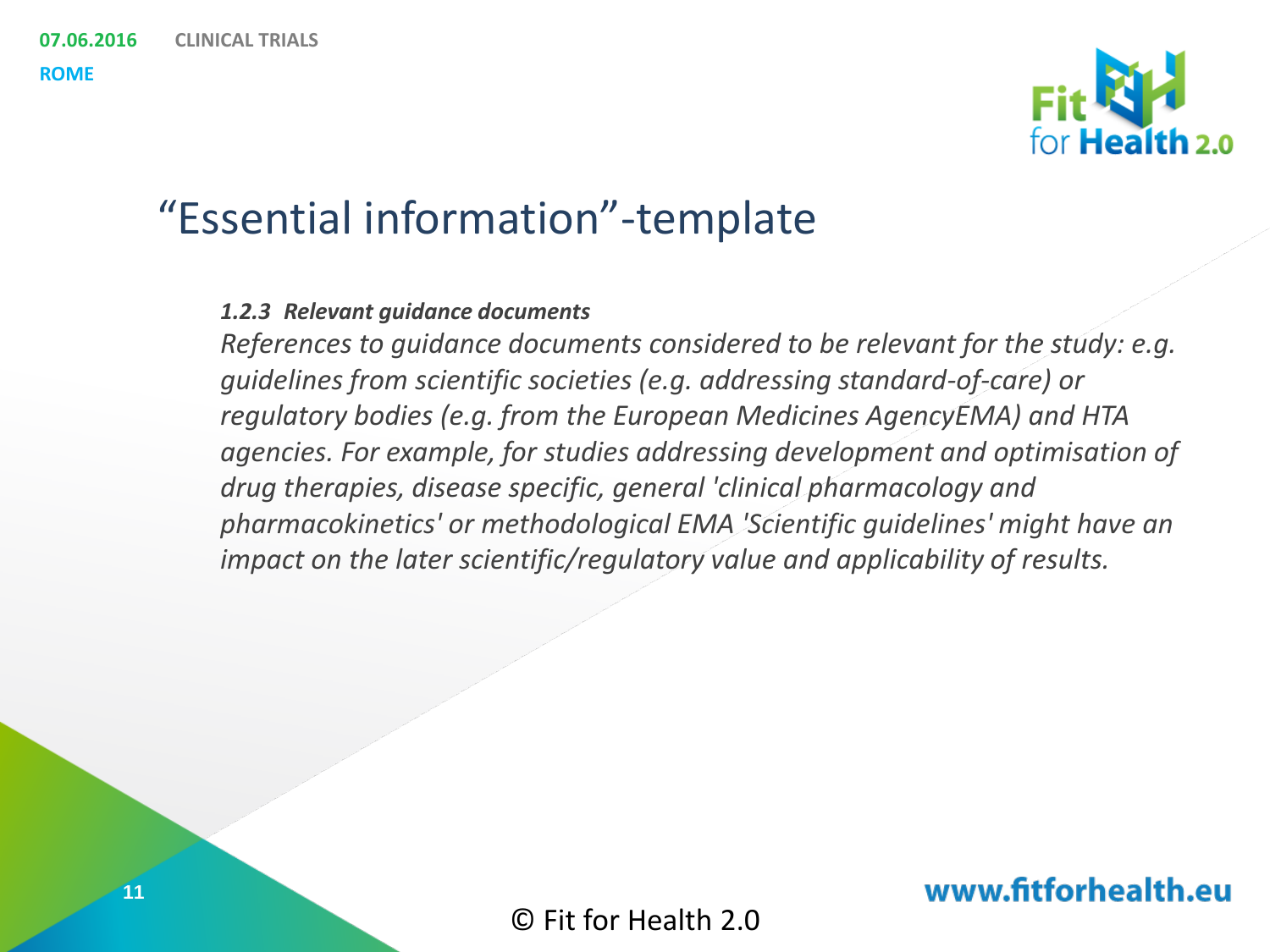

### "Essential information"-template

**1.3 Scientific advice / protocol assistance / communication with regulatory / competent authorities / ethics committees**

*If scientific advice/protocol assistance from a competent/regulatory authority has been requested, please provide the full text answer of the authority or a comprehensive summary in this section of the document. If the answer is not yet available provide an explanation of the current status. Please also include in this section any other relevant correspondence or minutes of meetings with regulatory authorities or ethics committees such as requested or granted approvals of clinical trial applications. Clearly define the regulatory / ethical status and requirements for the study according to the national and EU regulations.*

www.fitforhealth.eu

© Fit for Health 2.0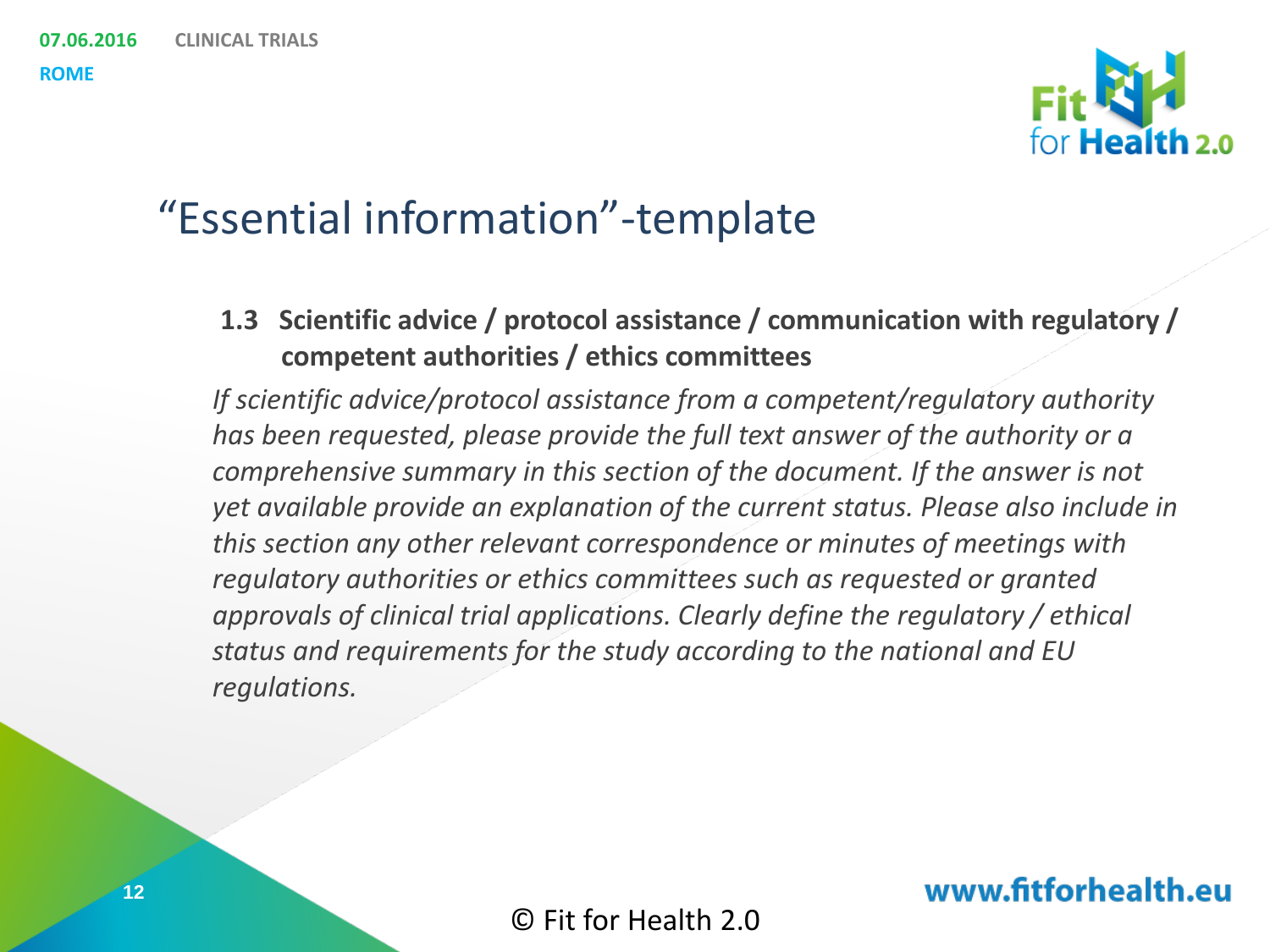#### **07.06.2016 CLINICAL TRIALS**

**ROME**

### "Essential information"-template

#### **1.4 Subjects/population(s)**

*Definition of study population(s) by inclusion and exclusion criteria. Please discuss the potential inclusion of special populations, especially children and elderly (with defined age groups). If there populations are excluded, please justify. Definition of sub-populations if subgroup analysis is intended.*

#### **1.5 Statistic analysis planning and power calculation**

*Definition and justification (power calculation) of sample size, definition of statistical methods and planning of statistical analysis.*

#### **1.6 Cumulative safety information**

*Concise information on safety and tolerability of study interventions: e.g. preclinical data from invitro or in-vivo studies; data from previous clinical studies; data from (pharmaco-)vigilance systems or other sources.*

© Fit for Health 2.0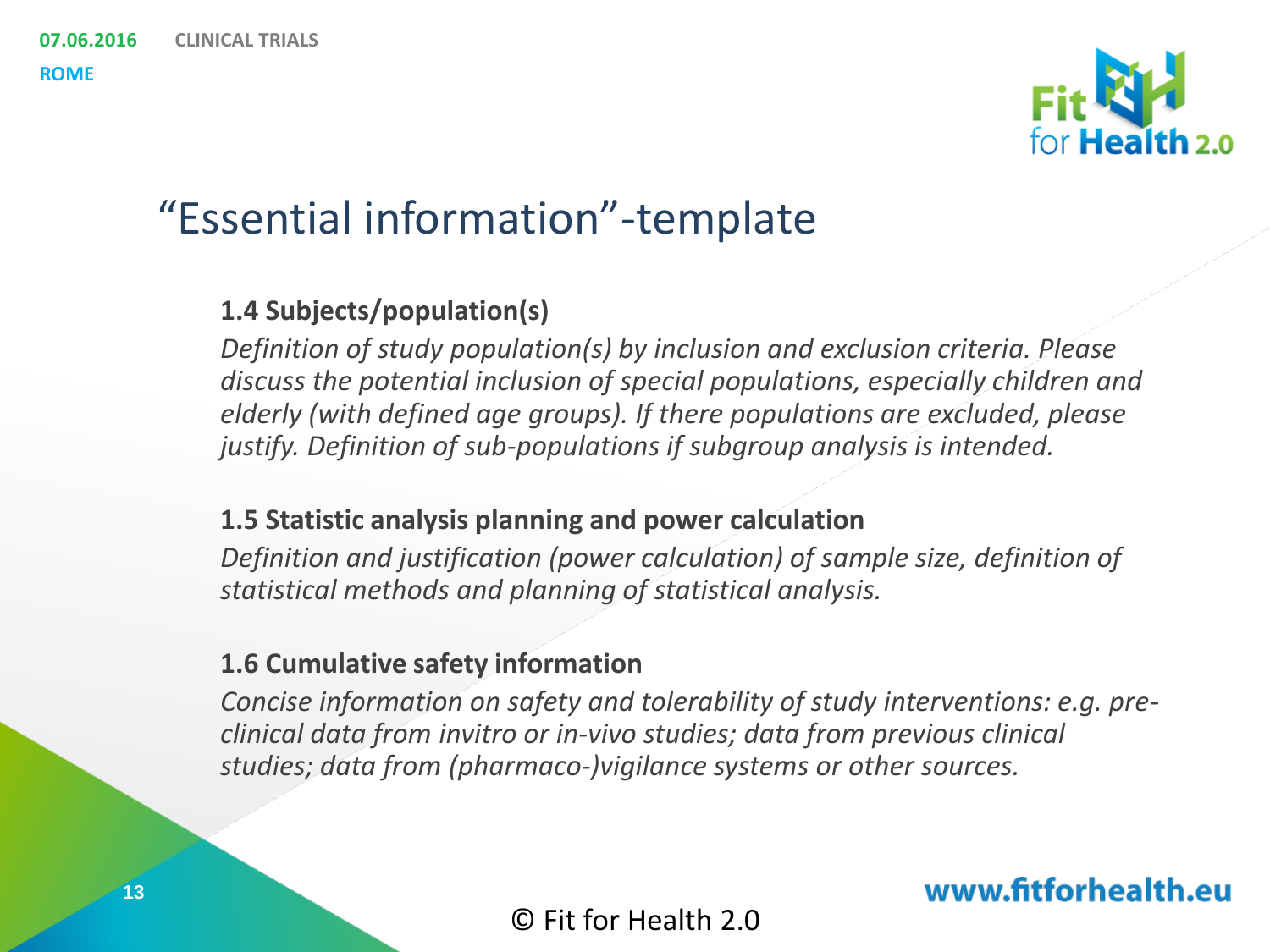#### **07.06.2016 CLINICAL TRIALS**

**ROME**



### "Essential information"-template

#### **1.7 Conduct**

*1.7.1 Schedule for study conduct including timelines for key study milestones Please present in this section a (realistic!) planning of the schedule for the study conduct including provisions and timelines for ethics and further administrative approvals. As a minimum include realistic planning and timing for the key study milestones below. Dates for key study milestones are defined relative to the starting date of the project (i.e. month 1, month 6 etc.):*

- *First Patient (or study subject), First Visit (FPFV):*
- *Last Patient (or study subject), First Visit:*
- *Last Patient (or study subject), Last Visit:*
- *End of Study (including follow-up and data analysis):*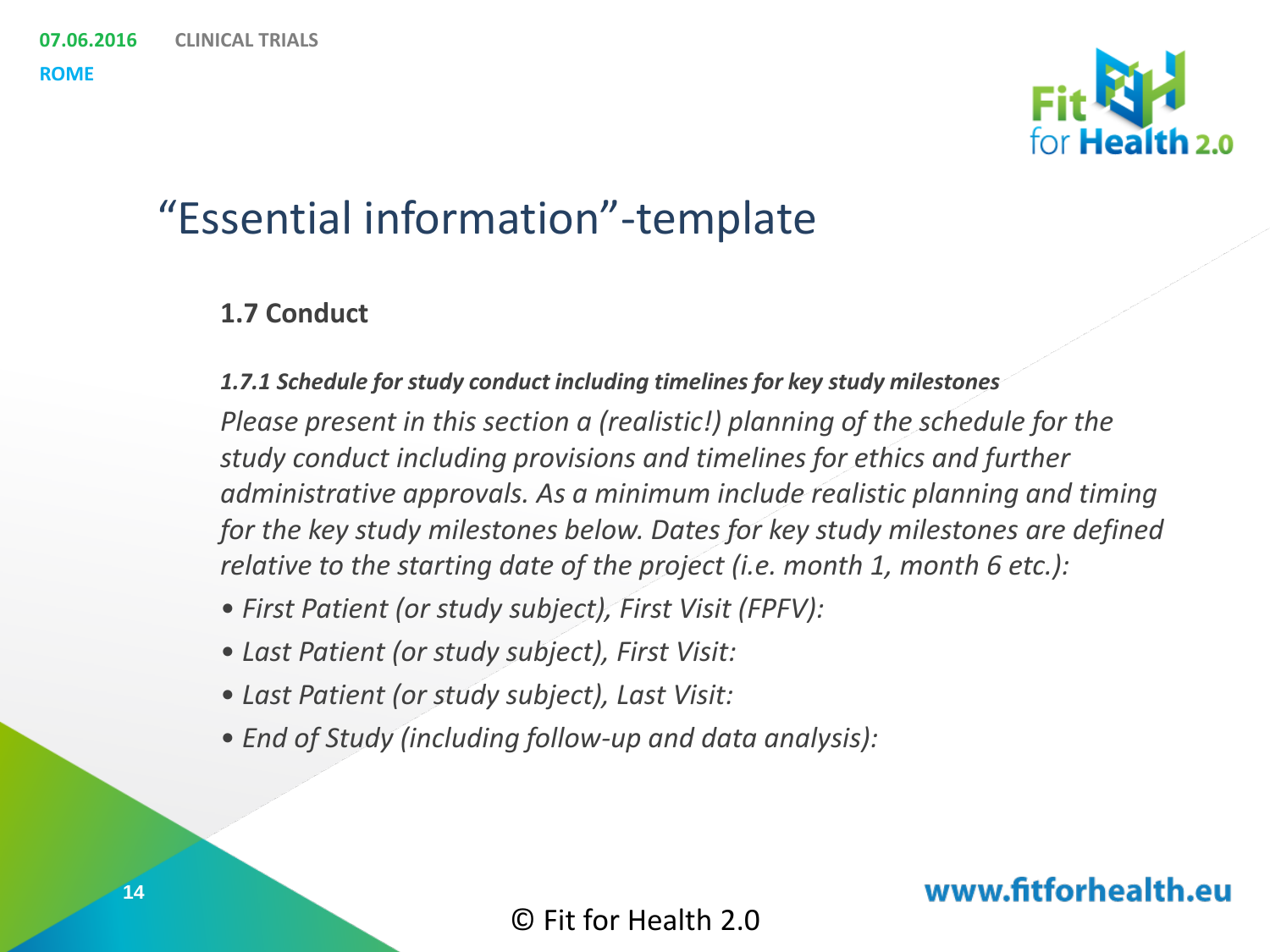### "Essential information"-template

#### *1.7.2 Description of recruitment strategy*

*Description of the recruitment strategy including realistic estimates of the expected recruitment rate (subjects per month/per centre) based on available data or (realistic!) assumptions.*

*1.7.3 Assignment of intervention for controlled trial Methods for allocation and blinding*

*1.7.4 Study management, study monitoring, data and sample management Please include a description of*

- *Planned strategy for study / trial management,*
- *Study monitoring plan (monitoring visits, level of source data verification, etc.)*
- *Adverse event reporting*
- *Data collection and management*
- *Sample management*

www.fitforhealth.eu

© Fit for Health 2.0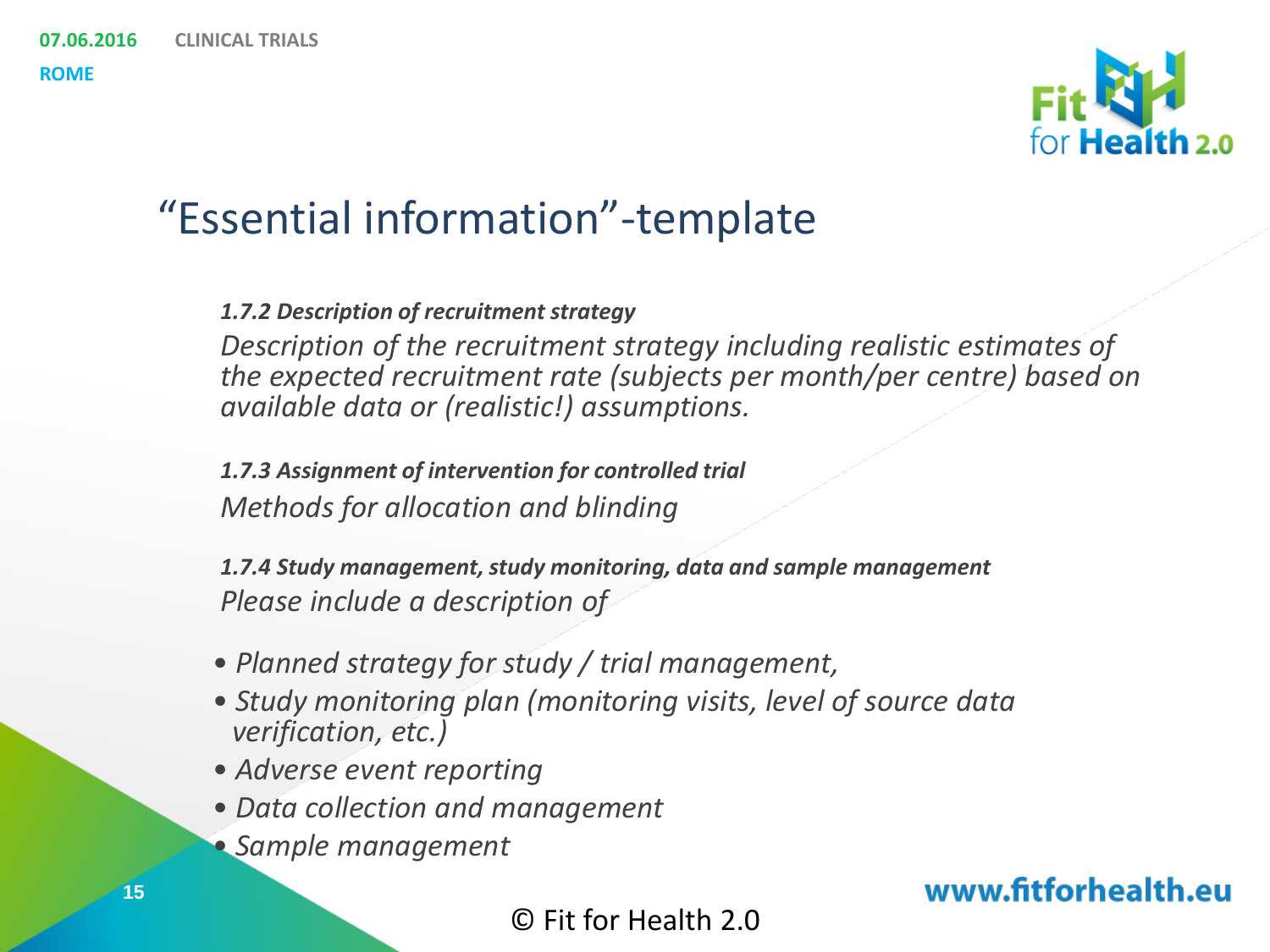**16**

**ROME**

### "Essential information"-template

#### *1.7.5 Sponsor, coordinating centre(s) and committees*

*Please specify the trial sponsor. Specify the role of the coordinating centre(s) and different committees (as for example Data Safety Monitoring Board, Independent Data Monitoring Committee, etc.).*

#### *1.7.6 Study medication*

*If a study medication (investigational and non investigational medicinal products) is required, please provide information on whether manufacturing and / or labelling of the study medication is required and which plans and / or commitments are in place for this.*

#### *1.7.7 Clinical centres*

*Indicative list of clinical centres / recruitment centres planned to be involved in the clinical study.*

www.fitforhealth.eu

© Fit for Health 2.0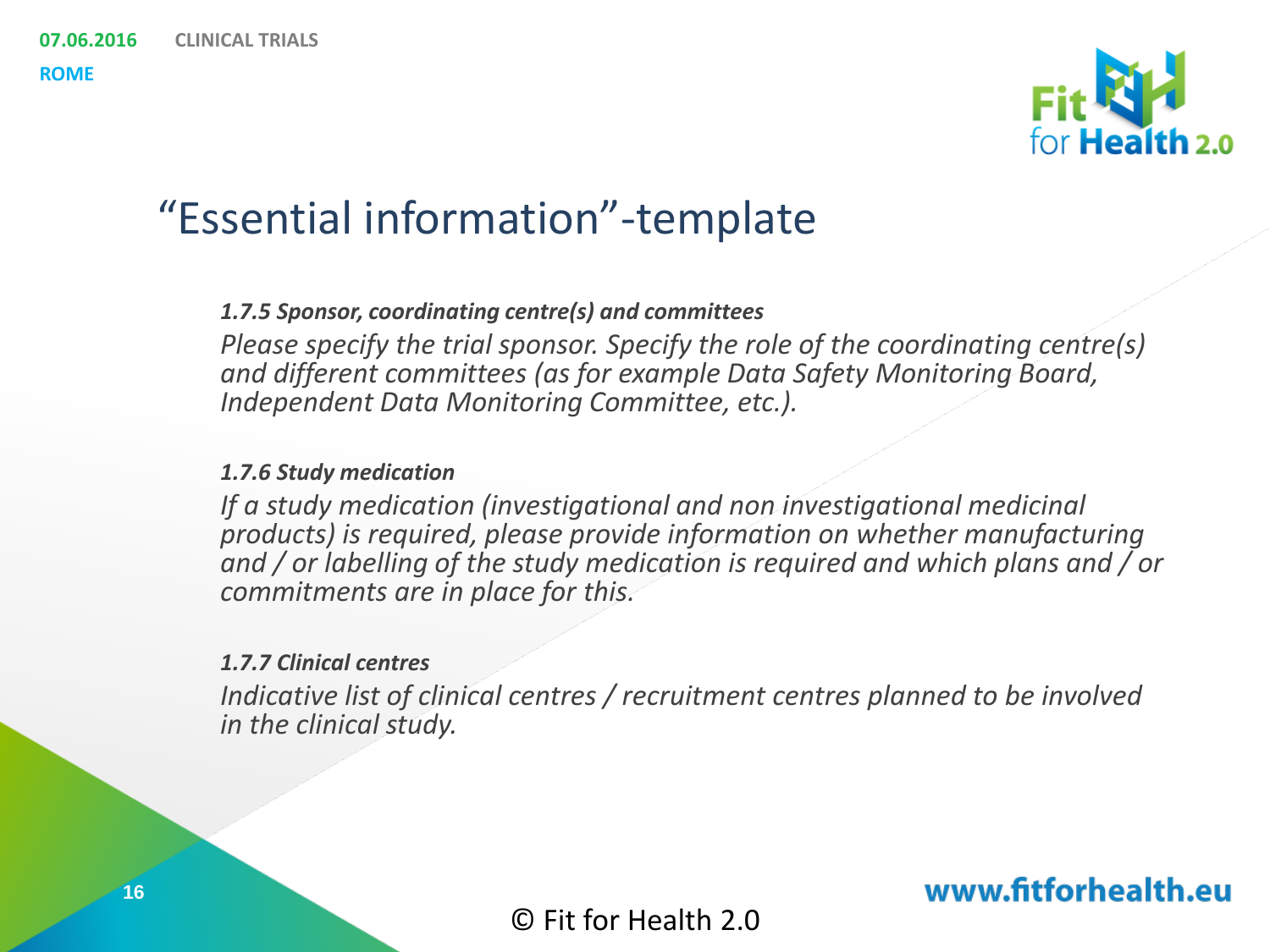

### "Essential information"-template

#### **1.8 Orphan designation**

*If orphan designation has been granted provide the reference of the Commission Decision. If orphan designation has been requested but not granted, provide an update on the current status.*

**1.9 'Unit costs per patient' for clinical trials / studies / investigations** *If applicable*

© Fit for Health 2.0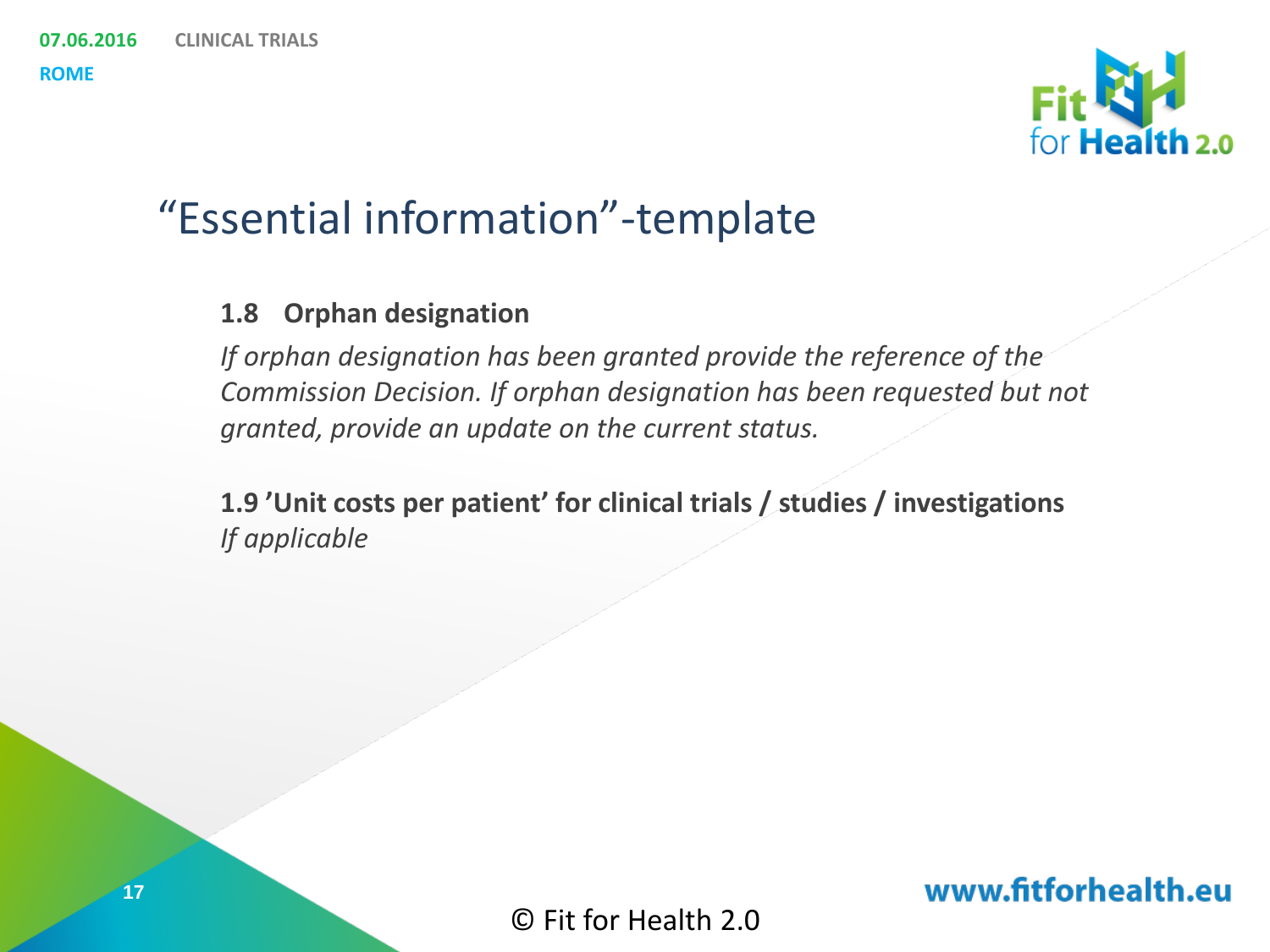### "Essential information"-template

### **2. CLINICAL STUDY No. 2 (IF APPLICABLE)**

**2.1 Identifier** *Title, short title or unique identifier. Etc.*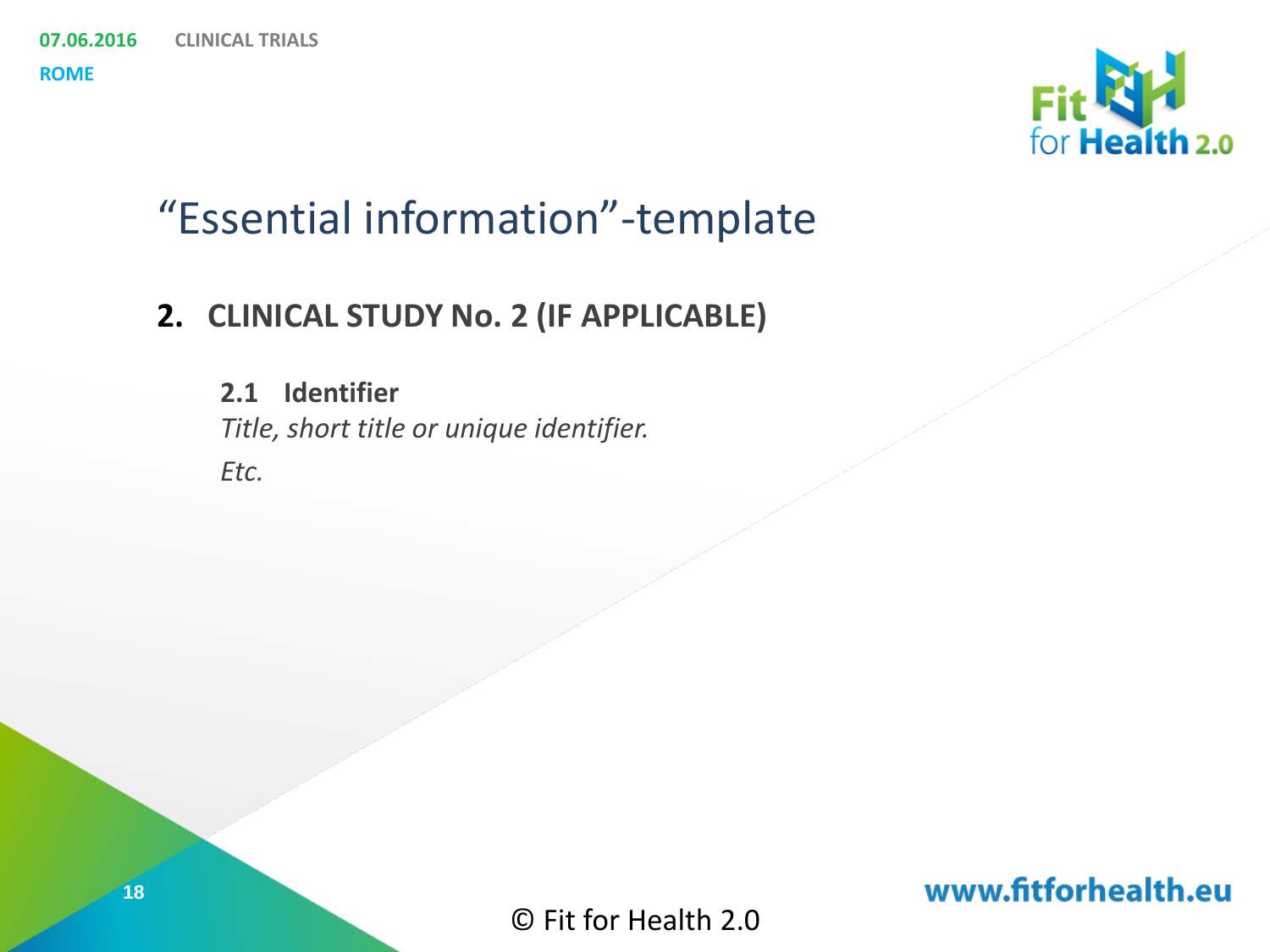# Unit Costs

#### **Special financing rules to accommodate clinical trials in H2020**

Based on Commission Decision C(2014) 1393 Unit costs are:

- a fixed reimbursement amount
- for each study subject enrolled
- in a given centre
- calculated according to a defined methodology
- based on historical costs of the beneficiary/third party
- for the entire funding period of an action.

[NOT a flexible tool, adjustments during the time course of an action are not possible.]

#### © Fit for Health 2.0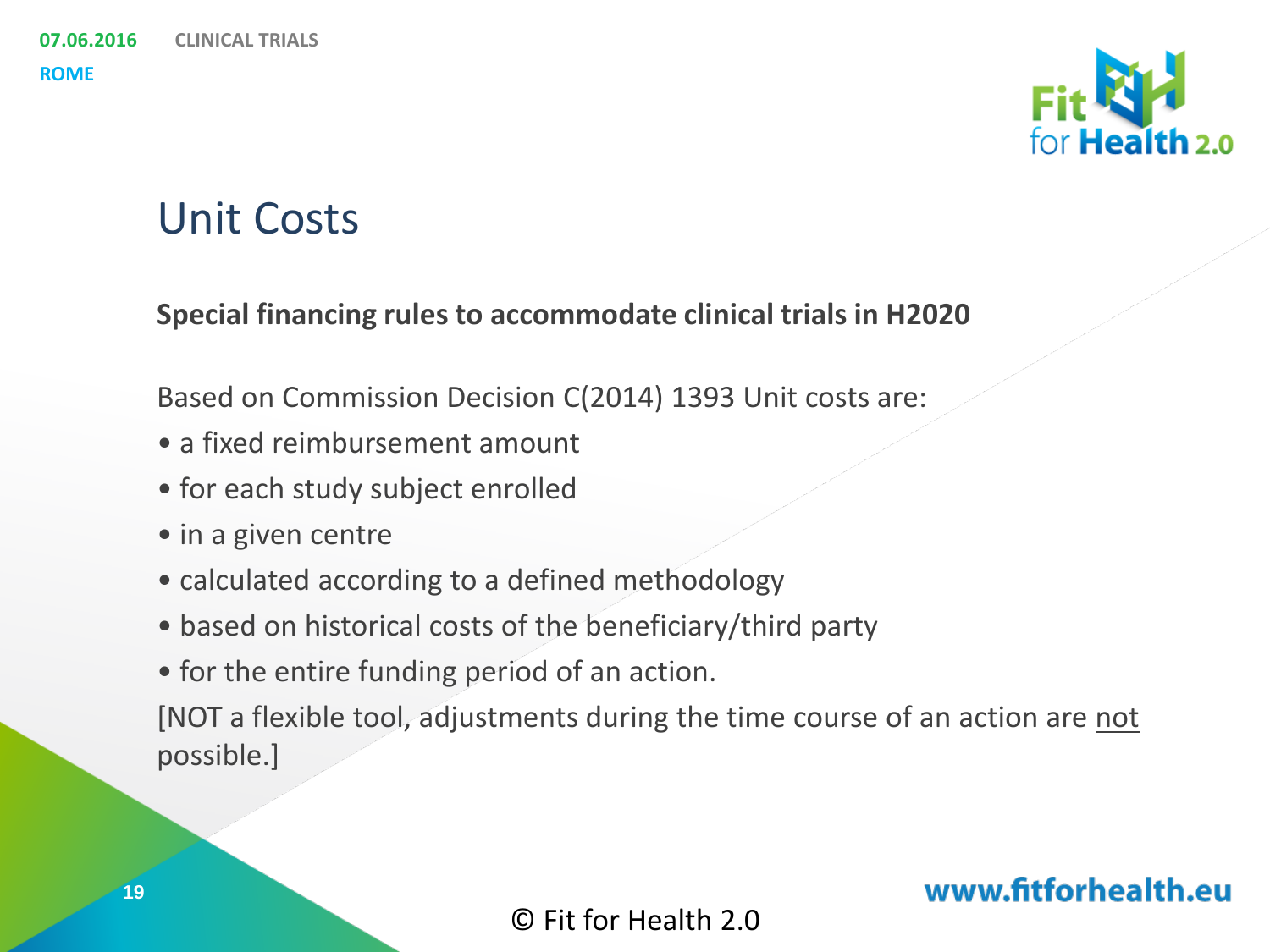# Unit Costs

**Special financing rules to accommodate clinical trials in H2020**

Based on Commission Decision C(2014) 1393 Unit costs are:

- a fixed reimbursement amount
- for each study subject enrolled **MUST READ!**
- in a given centre
- calculated according to a defined methodology
- based on historical costs of the beneficiary/third party
- for the entire funding period of an action.

[NOT a flexible tool, adjustments during the time course of an action are not possible.]

© Fit for Health 2.0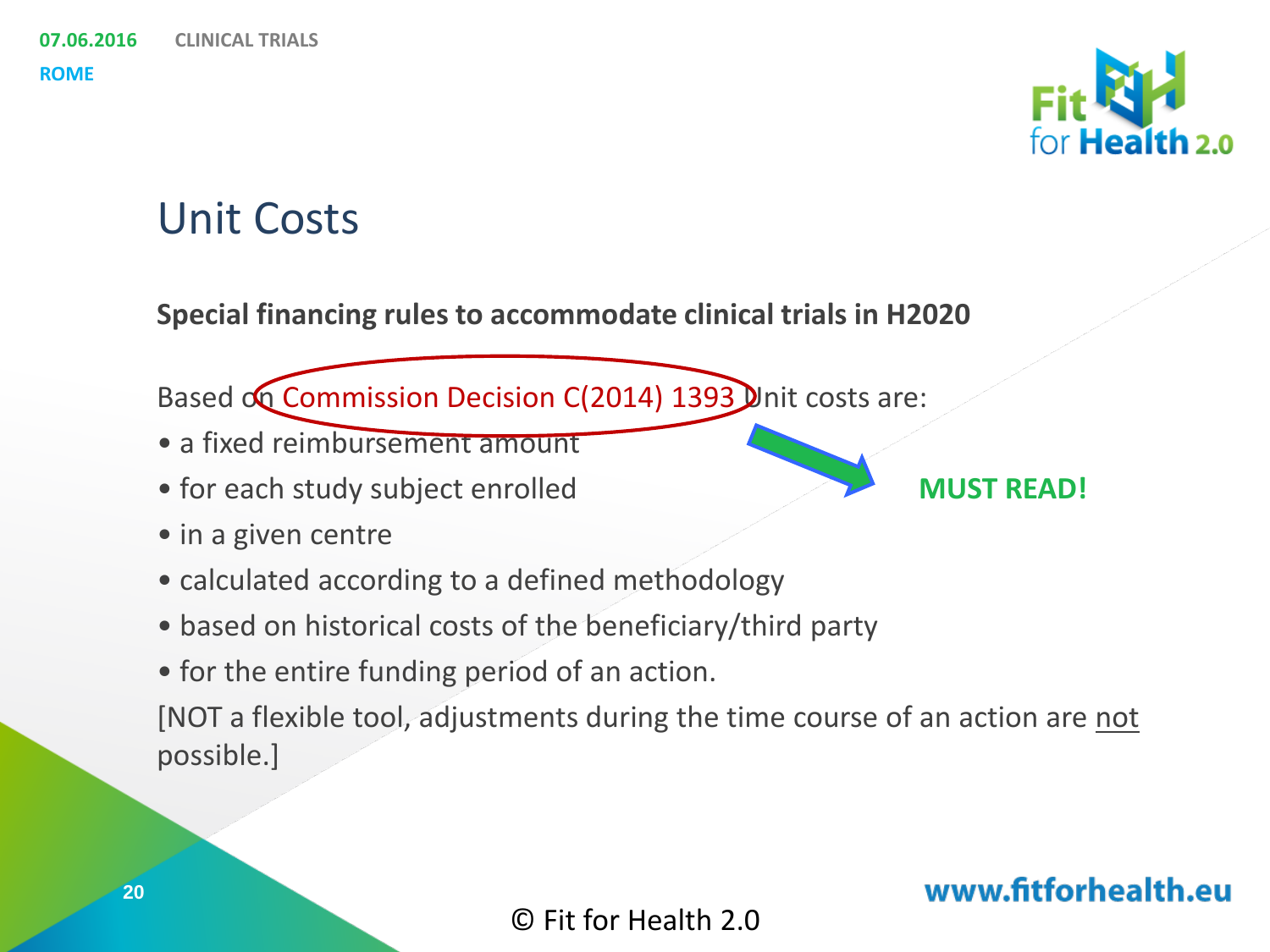#### **07.06.2016 CLINICAL TRIALS**

**ROME**

# for Health 2.0

### Unit Costs - Advantages

- Ex-ante acceptance of unit costs  $=$  No need for time sheets and detailed tracking of resources used!
- **Unit costs should encourage consortia to more realistically estimate their** budget and time management for clinical studies.
- **Unit costs are a simple and transparent method for calculating,** reimbursing and auditing costs of clinical studies.

© Fit for Health 2.0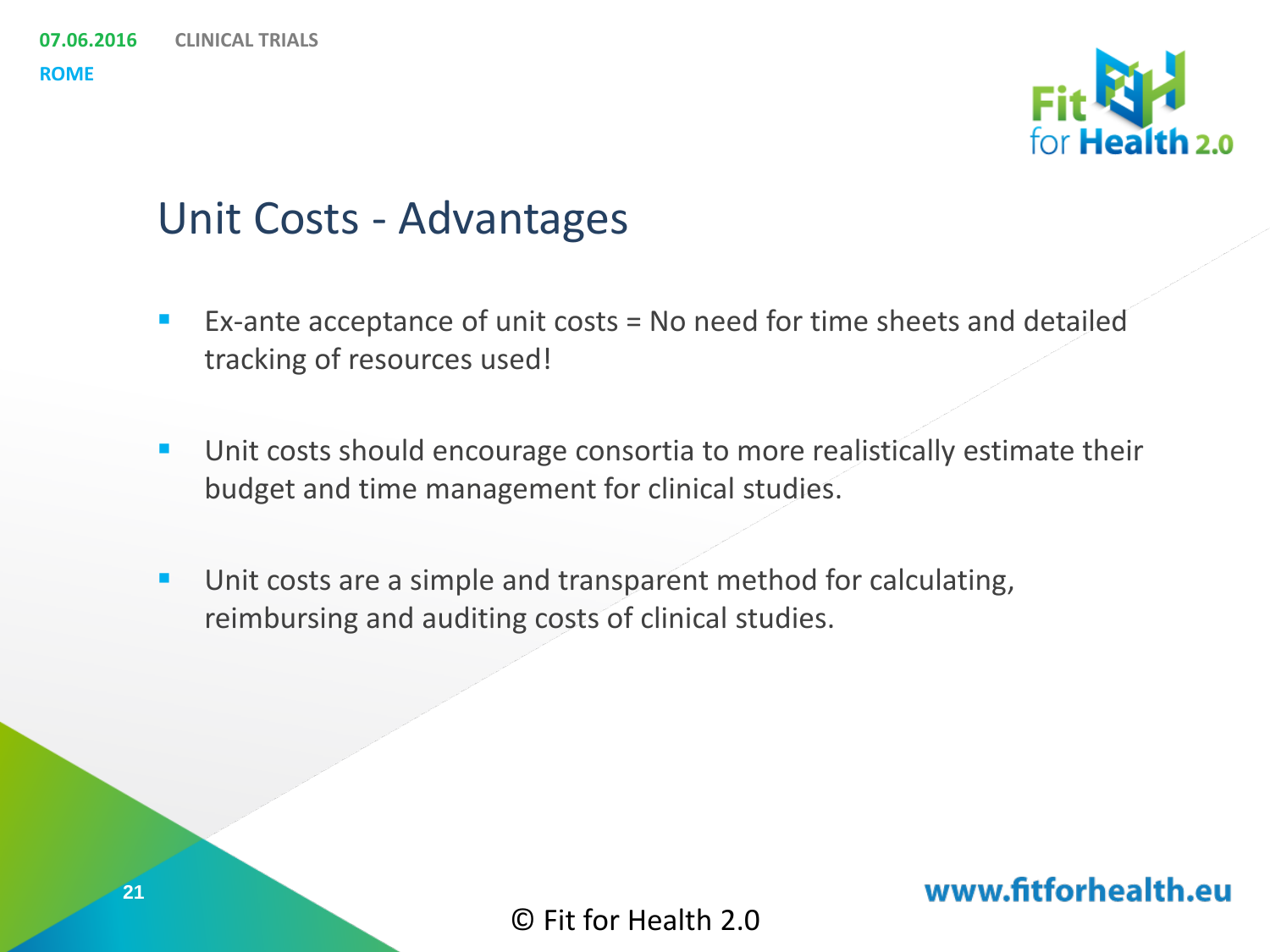#### **07.06.2016 CLINICAL TRIALS**

**ROME**

# for Health<sub>2.0</sub>

# Unit Costs - Conditions

- Alternative to the use of actual costs, on voluntary basis
- **Resources and costs will be evaluated with the proposal**
- Unit costs per patient/study subject fixed for the entire duration of the project
- For costs not included in the unit cost, reimbursement based on actual  $\cot \rightarrow$  i.e. a combination of actual costs and unit costs also possible!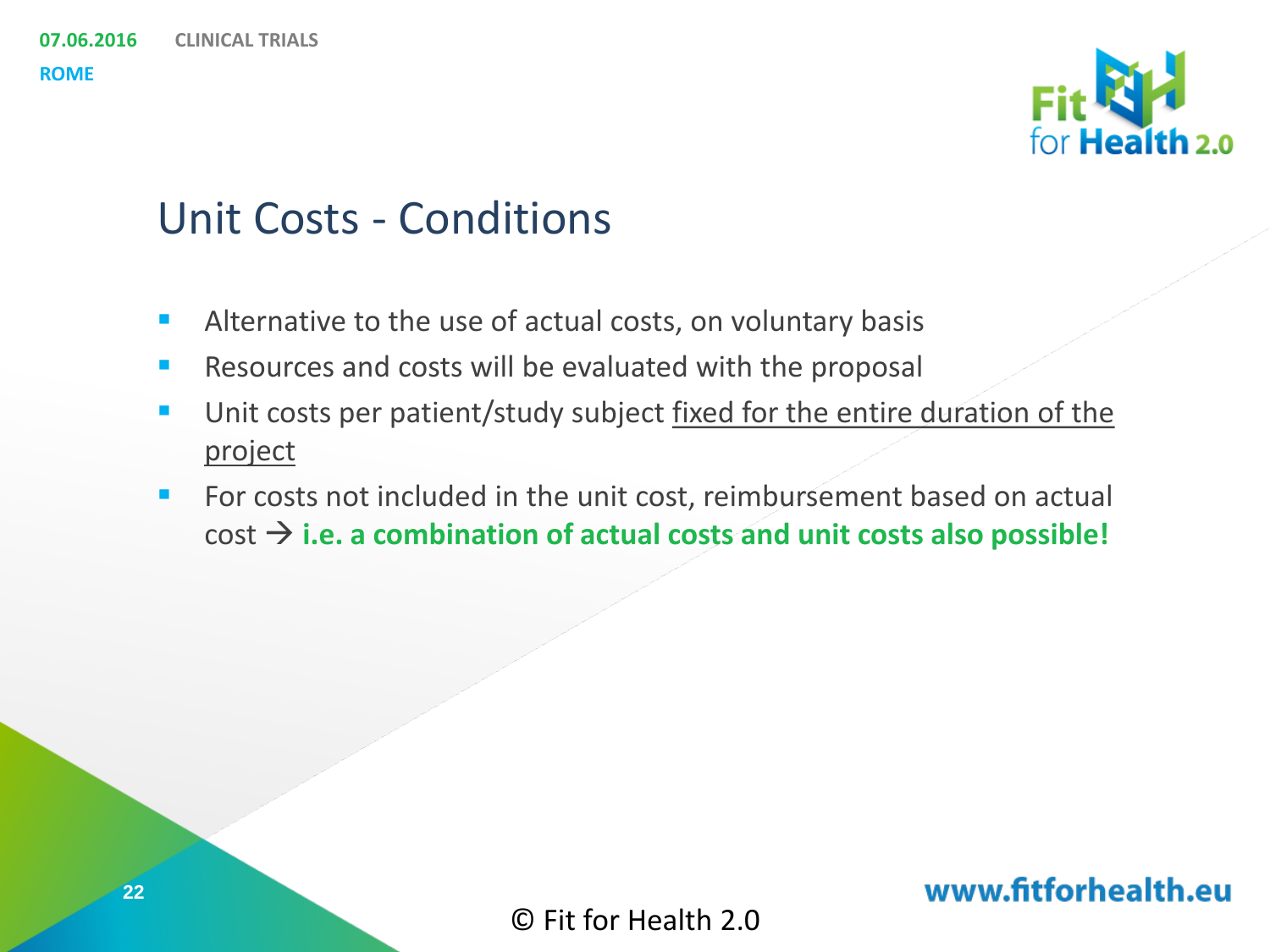

### How to calculate Unit Costs

**Per clinical study subject:** Estimation of the resources

- per task on the basis of the protocol,
- the same for all beneficiaries involved.

**Per beneficiary/third party:** Calculation of costs based on its historical costs:

- recorded in its certified or auditable profit and loss accounts,
- **for last closed financial year at the time of submission of the proposal.**

Verification and audit ex-post only:

- number of patients/subjects declared = number of patients/subjects actually participating in the study
- Beneficiary/third party has used the accounting data of year N-1.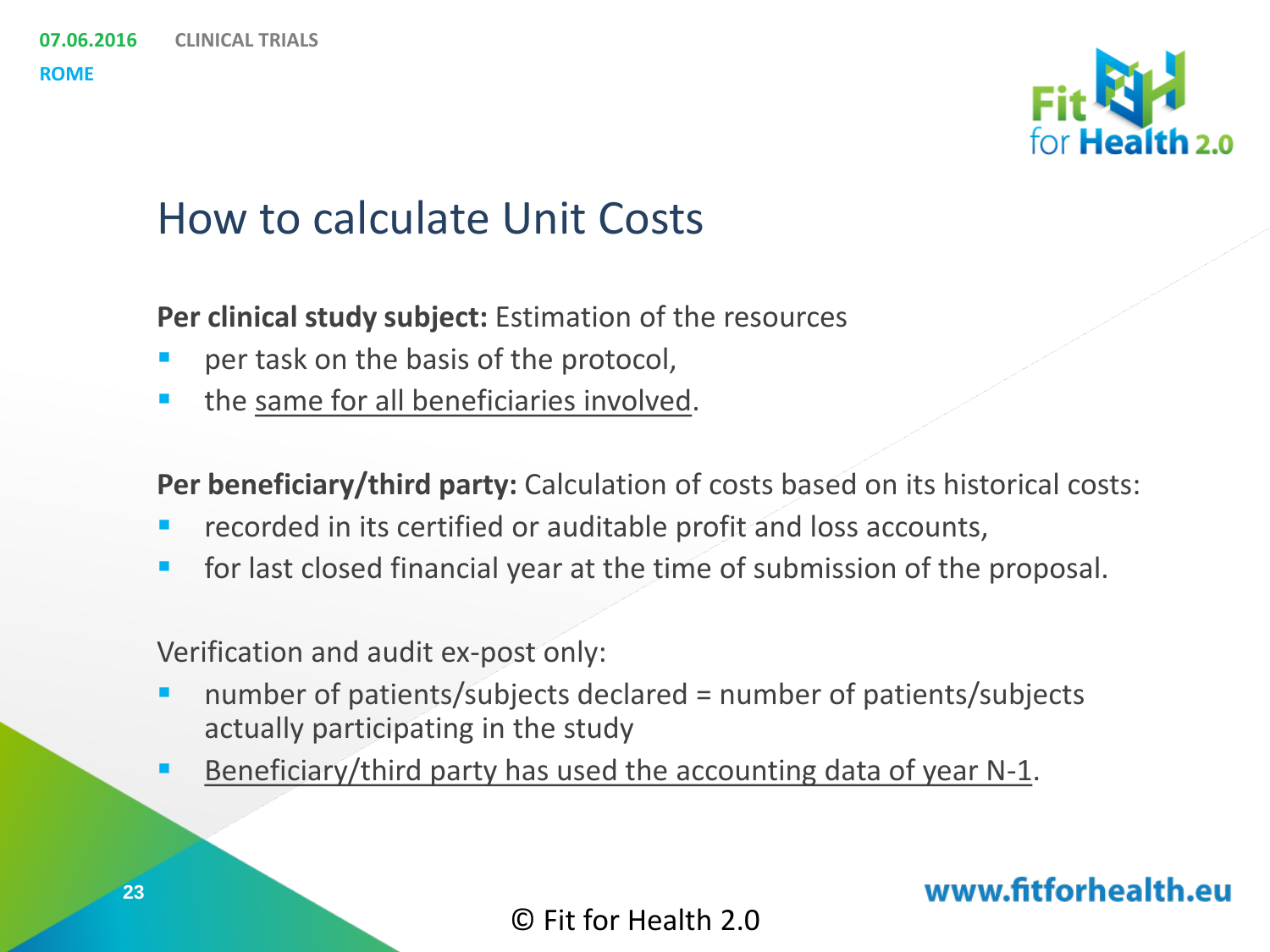

### Unit Costs - the component 'personnel costs'

- **3 unique and exclusive (!) personnel categories:**
- **Doctors**
- **Other medical personnel**
- **Technical personnel**

No other personal category / calculation base for personal costs possible (e.g. separate categories for 'nurses', 'study nurses' or 'pharmacists' do not exist!)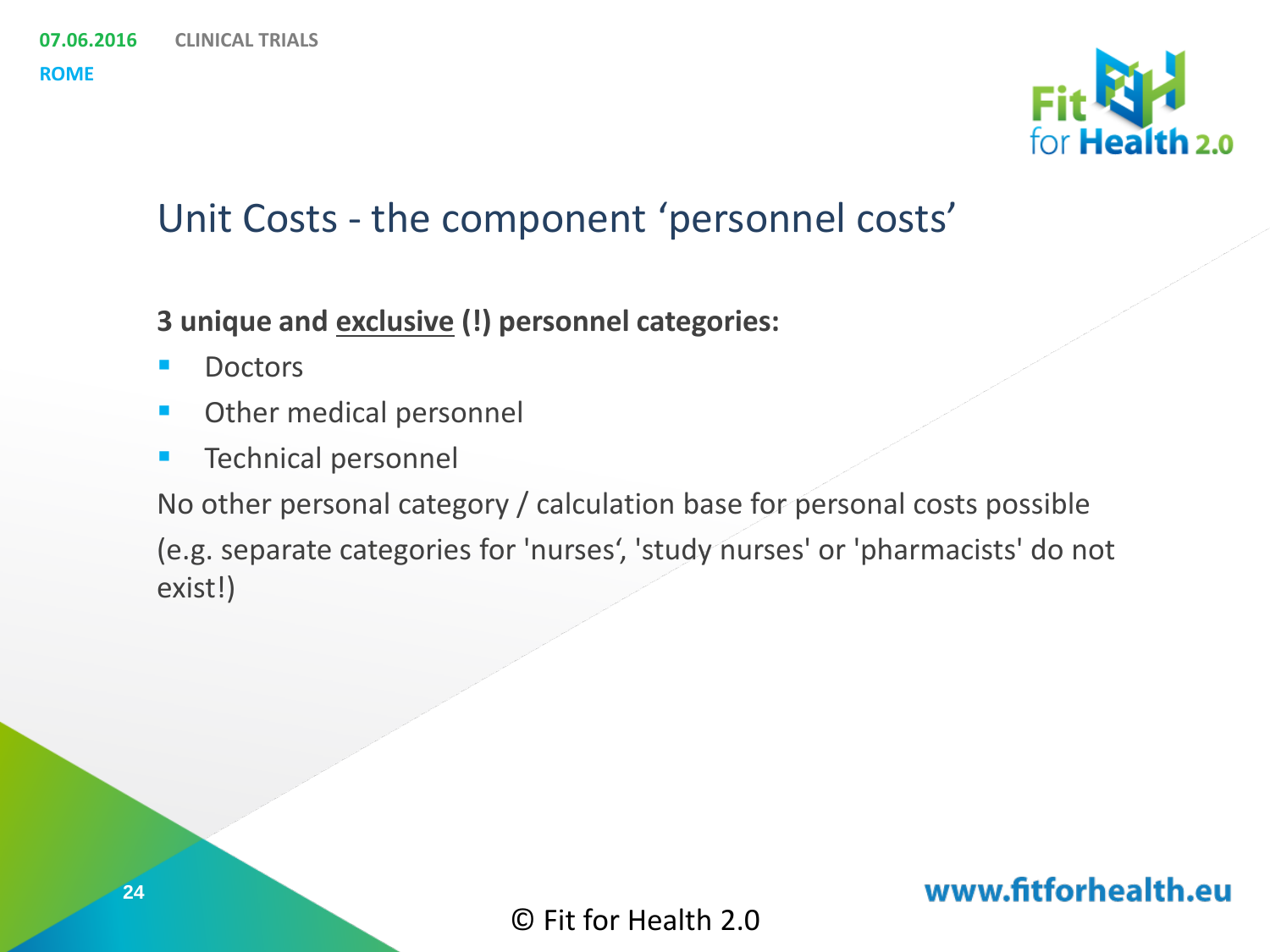

### Unit Costs – practical tips to minimize risk

#### **Underestimation of costs involved**

Have an experienced clinician together with an experienced project manager set up your unit cost system. Plan enough time for several rounds of circulation and of feedback to the elements involved by all sites.

#### **Loss of funds due to drop-outs**

Possible to divide into steps (e.g. recruitment + intervention one, intervention two, follow-up).

#### **Loss of funds after audit**

Pay utmost attention that beneficiary/third party has used the accounting data of year N-1. No cost estimates! This is different from the 'usual' H2020 budgeting process. Make sure sites involved understand. Mistakes in this step of the planning process may result in significant loss of funds for the respective site.